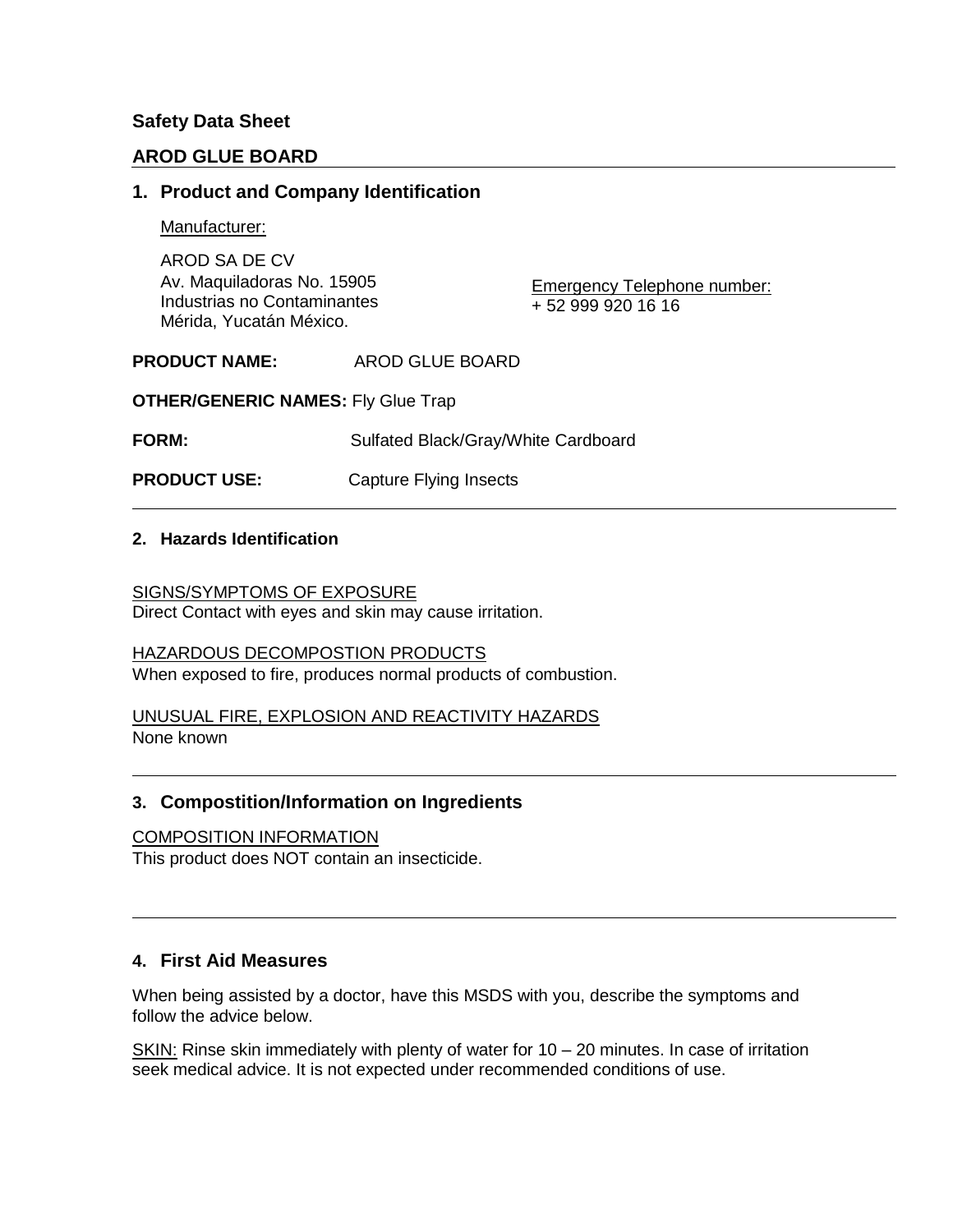$EYES:$  Hold eyes open and rinse slowly and gently with water 10 – 20 minutes. Call a doctor for treatment advice. It is not expected under recommended conditions of use

INHALATION: Move person to fresh air. If person develops symptoms of pulmonary involvement seek medical attention. It is not expected under recommended conditions of use.

INGESTION: In the unlikely event of ingestion of a large quantity of material, seek medical attention. It is not expected under recommended conditions of use.

REMARKS FIRST AID: None

# **5. Fire Fighting Measures**

Flash point: 110º C Lower explosion limit: not determined Upper explosion limit: not determined Use extinguishing agents suitable for surrounding fire

### IN CASE OF FIRE:

**Extinguisher Media:** Water Spray, Dry Powder, Carbon Dioxide. **Protective Equipment for fire-fighting:** Wear self-contained breathing apparatus and chemical-protective clothing. **Further Information:** Evacuate the area. Do not allow to enter drains or waterways

#### UNUSUAL FIRE AND EXPLOSIVE HAZARDS:

Does not burn without external source.

# **6. Accidental Release Measures**

# IN CASE OF SPILLS OR OTHER RELEASE:

Avoid contact with skin, eyes and clothing, use personal protective clothing.

#### WASTE DISPOSAL METHOD:

Do not contaminate water or food by storage or disposal of wastes. Take full or leaking containers to a local disposal company for biological treatment or incineration.

# **7. Handling and Storage**

# NORMAL HANDLING:

Product is physiologically inert and nontoxic at normal temperatures. Keep out of reach of children.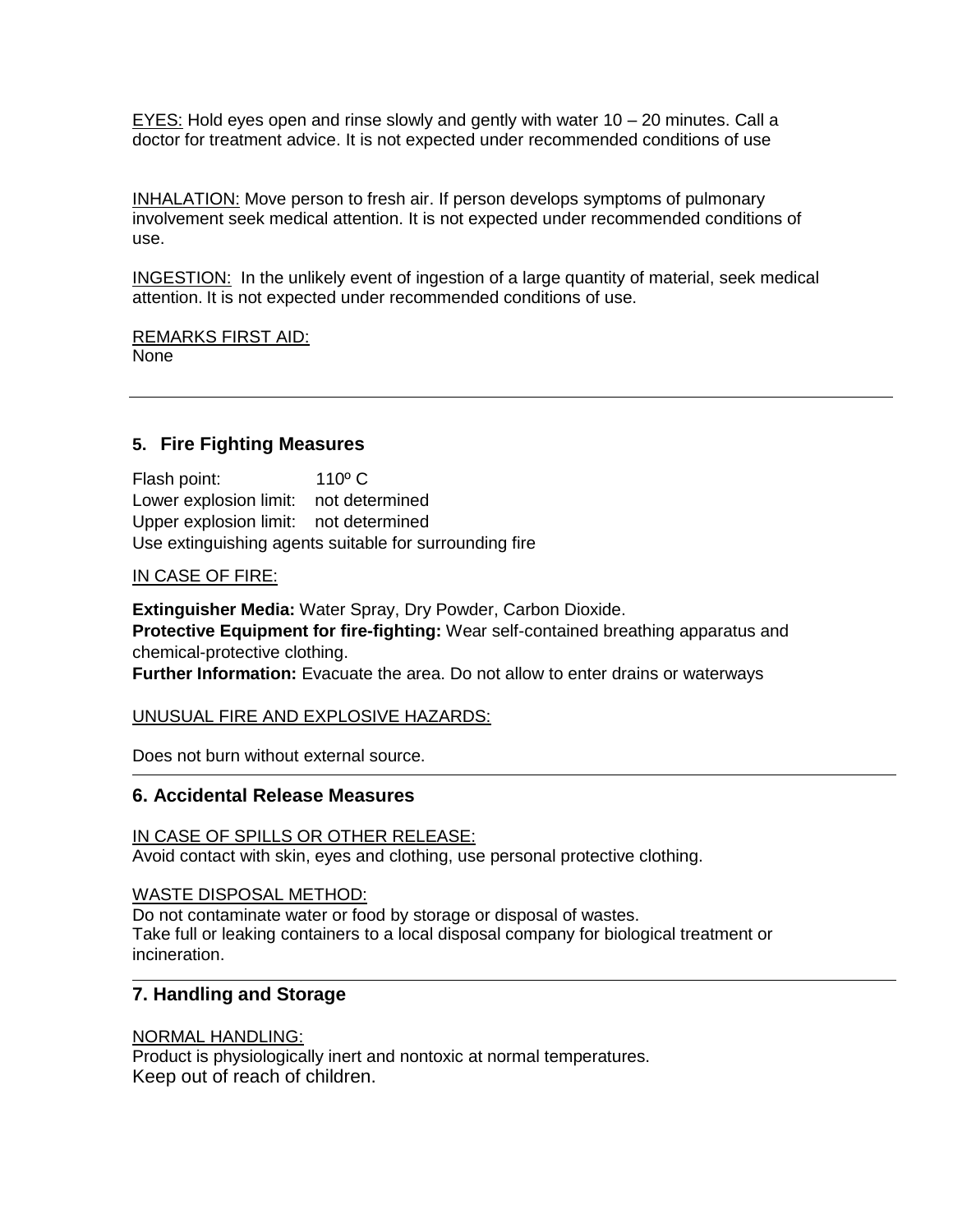#### STORAGE RECOMMENDATIONS:

Keep only in the original container in a cool, dry, well-ventilated place from ignition sources, heat or flame.

### **8. Exposure Controls/Personal Protection**

#### **PERSONAL PROTECTIVE EQUIPMENT:**

#### RESPIRATORY PROTECTION:

None required if material is used within specified processing parameters. Normal safety equipment should always be used in an industrial environment.

#### HAND PROTECTION:

Resistant Protective Gloves none required. Good practice requires that gross amount of any chemical be removed from the skin as soon as practical especially before eating or smoking.

#### EYE PROTECTION:

None Required. Normal safety equipment should always be used in an industrial environment.

# OTHER PROTECTION EQUIPMENT:

None Required

#### **GENERAL PROTECTIVE AND HYGIENIC MEASURES:**

Keep away from foodstuffs, beverages and feed. Immediately remove all soiled and contaminated clothing. Wash hands before breaks and at the end of work. Avoid contact with the eyes and skin.

# **9. Physical and Chemical Properties**

*(ESPERANDO CONFIRMACION DE PRODUCCION)*

**APPEARANCE:** Black/Gray/White Cardboard impregnated with adhesive. **PHYSICAL STATE:** Solid **ODOUR:** Odourless **SOLUBILITY IN WATER (weight %):** Insoluble **PH:** 8.5 (20°C) **BOILING POINT:** 300°C **MELTING POINT:** < 0°C **VAPOUR PRESSURE:** 0.8mPa (20°C) (Directive 92/69/EEC, A.4) **DENSITY:** .80g/cm3 (20°C) (OECD Guideline 109) **REACTIVE INDEX:** 1.453 (20°C)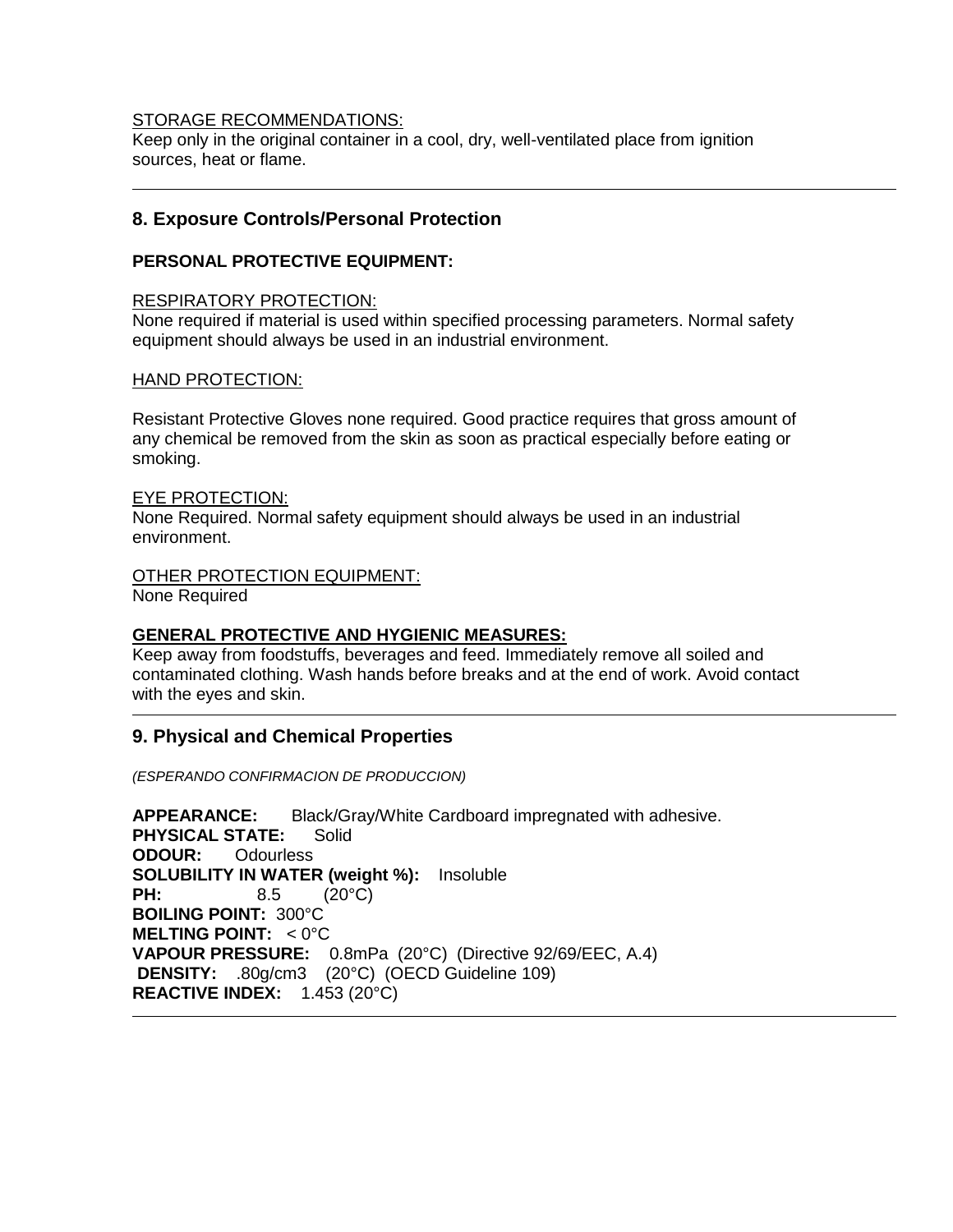# **10. Stability and Reactivity**

### CONDITION TO AVOID:

Avoid all sources of ignition, excessive heat, sparks and exposure to open flame or temperatures exceeding recommended processing temperatures.

SUBSTANCES TO AVOID: Strong acids.

CHEMICAL STABILITY: Stable.

HAZARDOUS POLYMERISATION: Will not occur.

DECOMPOSITION PRODUCTS: No hazardous decomposition products if stored and handled as indicated.

# **11. Toxicological Information**

GENERAL:

No potential health hazards when used within processing guidelines. This product is considered as non-toxic.

IMMEDIATE (ACUTE) EFFECTS: Direct contact with eyes and skin may cause irritation.

DELAYED (SUBCRONIC AND CHRONIC) EFFECTS: None known. Material is considered non toxic

TOXICITY OF PRODUCT:

Non toxic when used within recommended guidelines.

# **12. Ecological Information**

No known harmful effects on the environment. Material is considered inert and not expected to be biodegradable or toxic.

# **13. Disposal Considerations**

GLUE BOARD DISPONSAL: Place in trash

See product label for disposal and recycling instructions.